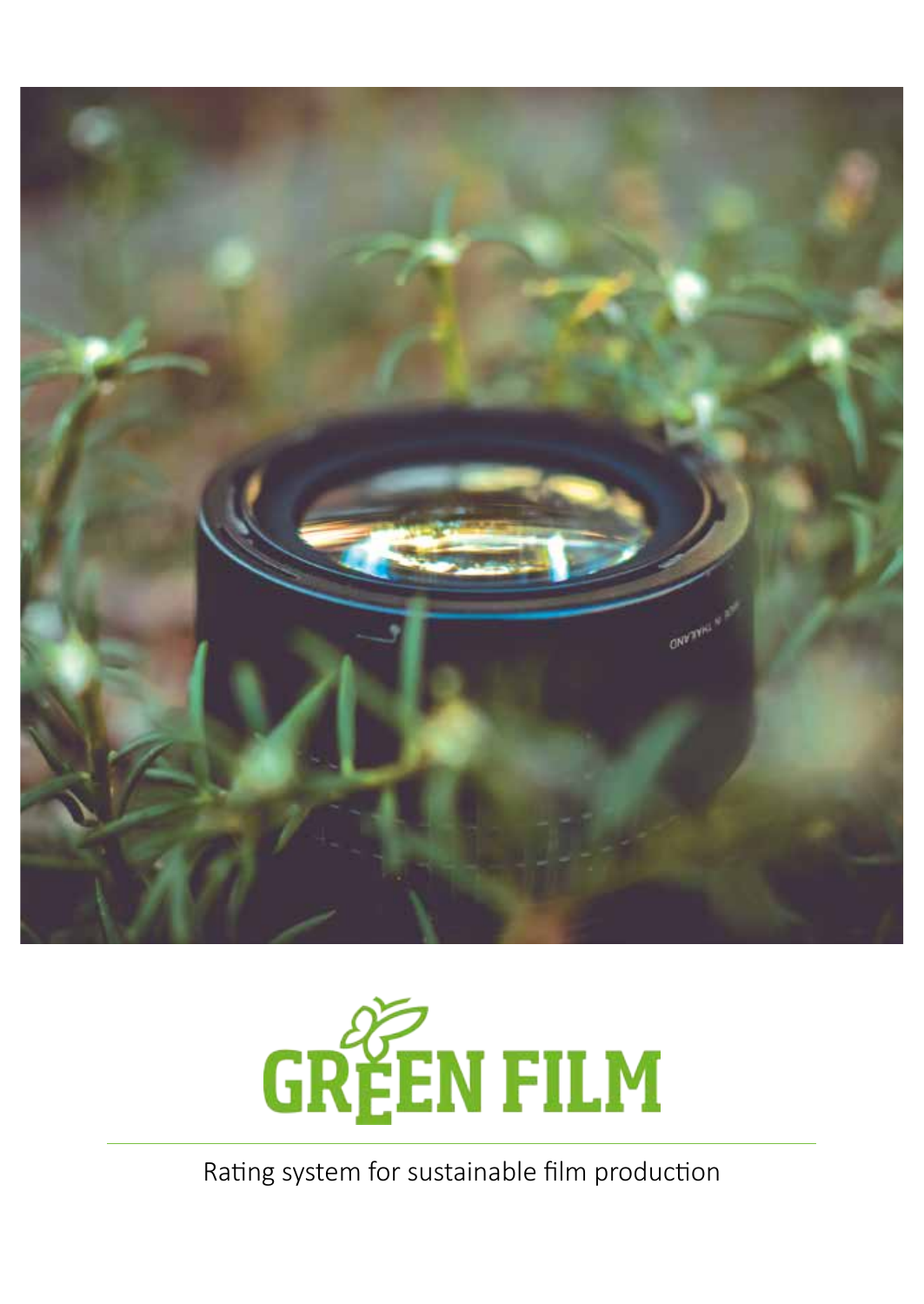

## **What is GREEN FILM**

A **tool** designed for Film Funds, Film Commissions, broadcasters or other entities wishing to encourage film and TV series producers to work in an environmentally friendly way. Via this instrument, producers are guided to work as far as possible in an environmentally sustainable manner.

A **brand** that certifies environmental sustainability for audiovisual productions. A **network** of entities that work in a coordinated manner to implement strategies and tools for sustainable cinematography and to collectively create sustainability-related training activities.

## **How does GREEN FILM work**

#### **Before the shooting**

- Using a *checklist*, the producers declare which environmental sustainability criteria listed in the GREEN FILM rating system they wish to comply with during the shooting.
- Based on the number of green points stated by the producer, the GREEN FILM adopting entity may decide to award the project with some kind of incentives, prizes or services.

#### **During the shooting**

- The production undertakes to comply with the criteria adopted.
- A certifying body verifies whether the criteria are actually being complied with.

#### **After the shooting**

- The certifying body completes the verification of compliance with the environmental sustainability criteria declared by the production prior to starting the shooting.
- If the verification is positive, the production receives the GREEN FILM environmental sustainability certification by the certifying body and the incentives, prizes or services offered by the GREEN FILM adopting entity.

## **Why adopt GREEN FILM**

- It fosters the green approach in an industrial sector that has a strong power of communication.
- It allows to be part of a Network working on the implementation of good practices and on the organization of coordinated training activities.
- It is easy to use and has already been tested by various film and TV productions.
- It is a shared scheme that facilitates producers in going green when operating in different regions and in the case of co-productions.

Find out more on **green.film**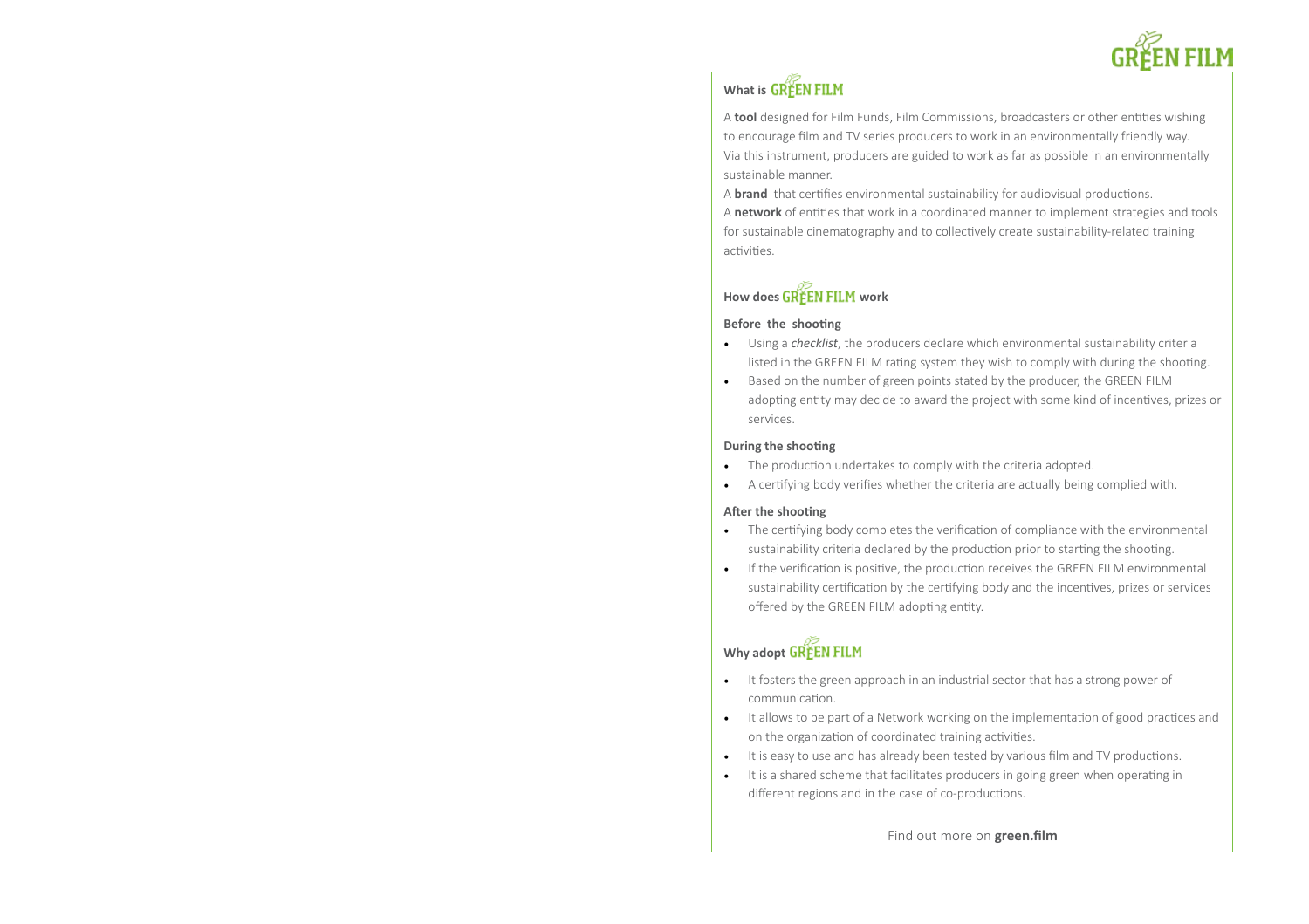Plan beforehand the practical and streamlined application of the sustainability criteria to be adopted, using simple and concrete information, in order to reduce environmental impact to a minimum but without slowing down the crew's work.

Plan beforehand production mobilization so as to optimise transportation and therefore reduce its environmental and economic impact.

### **PREREQUISITES - MANDATORY:**  PLANNING SUSTAINABILITY

| <b>PR1</b> Sustainability plan - mandatory prerequisite         |  |
|-----------------------------------------------------------------|--|
| <b>PR2</b> Transport optimization plan – mandatory prerequisite |  |

## Criterion description:



## SUSTAINABILITY PLAN

#### **Requirements**

Every action indicated below must be performed before starting the shoot. Nomination of a **Head of Protocol Implementation ("***Green Manager***")** with at least two years of experience in the field of environmental consulting. Drafting of a **Sustainability Plan** describing the choices made to make production sustainable, based on the criteria identified. The Sustainability Plan will be transmitted to:

- the local GREEN FILM adopting entity (e.g. Film Fund, Film Commission, etc.)
- the certifying body
- each member of production, preferably via e-mail.

The *Green Manager* will arrange a *kick-off meeting* for training purposes with at least the heads of department.

### PREREQUISITES - MANDATORY **Rating SCIENTIAL CONSTRUSSION**

## Planning sustainability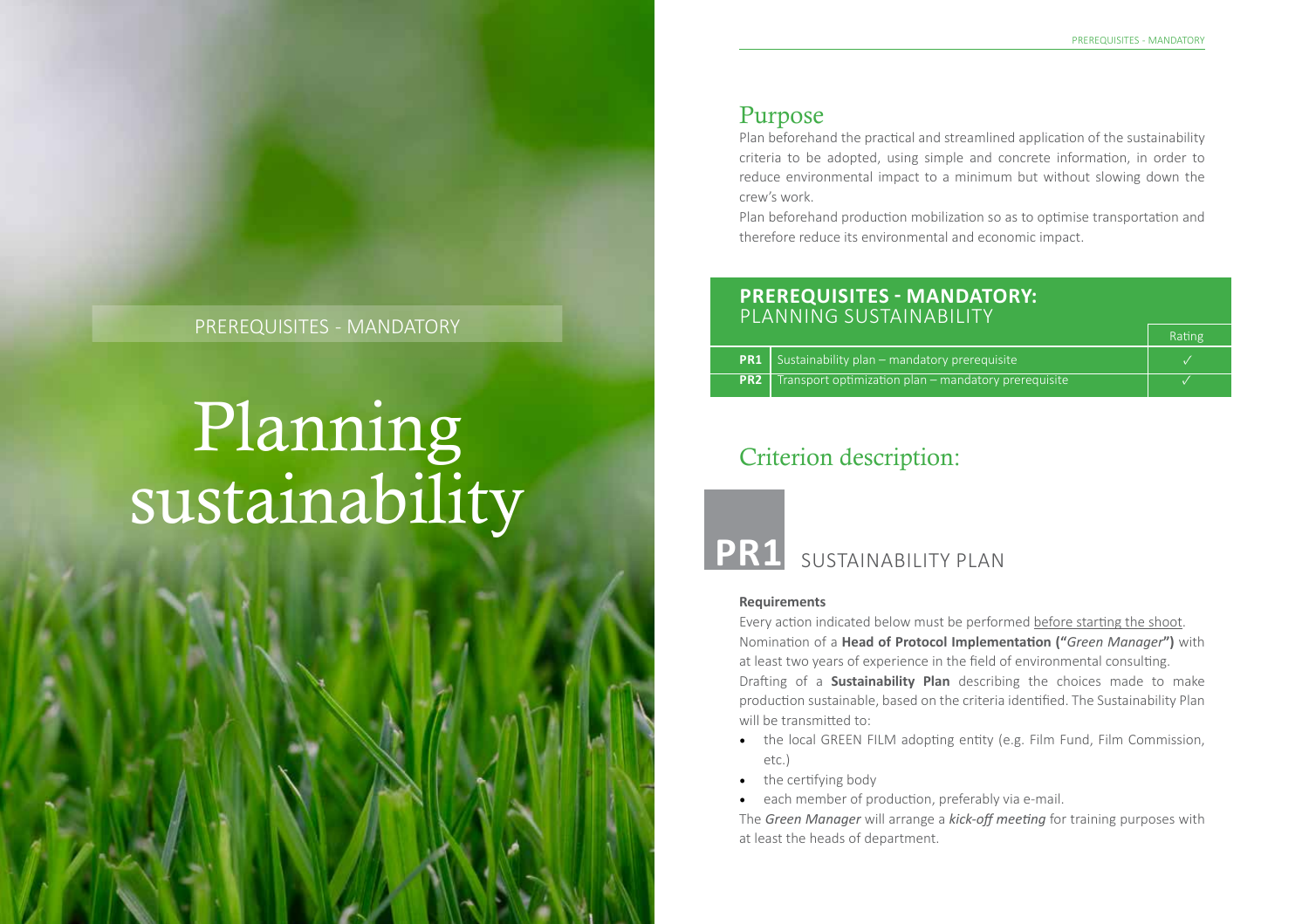#### **Observations and suggestions**

The Sustainability Plan should include, for each criterion, precise reference as to the actions to be taken on each set. The aim of the Plan is to involve all of the staff and crew members in implementing best environmental practices. The *kick-off meeting* with the heads of department is to be seen as an opportunity for training. At this meeting it is best to provide specific information to each single department. Drivers transporting people and goods, for example, should know in detail the plan for optimizing transport and the need to use public transport whenever possible.

The local GREEN FILM adopting entity and the certifying body may transmit the Plan also to the public bodies involved, and especially to the municipal boards, in order to provide them with guarantees as well as to boost their cooperation towards the successful outcome of the Plan.

#### **Verification procedure**

**Document verification.** Produce the originals or copies of the following:

- Sustainability Plan (before starting the shoot);
- nomination and resume of the *Green Manager* (before starting the shoot);
- e-mails with the Plan attached sent to crew and staff members;
- minutes of the *kick-off meeting*.

**Verification on set.** The verification on set shall be conducted by the local Certifying body in order to assess the crew members' effective knowledge of the Plan.

## **PR2** TRANSPORT OPTIMIZATION PLAN

#### **Requirements**

Before starting the shoot, nominate a *Mobility Manager* who will draft a Transport Organization Plan concerning the technicians' vehicles present on set and the personal transport vehicles both on the set and for transfer of people from the set to accommodation facilities and vice versa.

The Plan should be drafted and sent to the GREEN FILM adopting entity and to the Certifying body before starting the shoot, and must contain the following indications:

- number and type of vehicles used;
- an estimate of the number of trips to be made by each vehicle, divided into single journeys;
- an estimate of the number of occupants of each vehicle, divided into single journeys.

During the shoot, the contents of the Plan must be kept in consideration and updated in the event of new requirements, recording the data related to each trip.

#### **Observations and suggestions**

The starting principle should be that of using the smallest number possible of vehicles. To this end, it is best to analyse all of the other criteria pertaining to transportation, choose which to follow and at that point select the most suitable mode of transportation in consideration of everyday life on the set.

#### **Verification procedure**

**Document verification.** Produce the originals or copies of the following:

- nomination of the appointed *Mobility Manager* (before starting the shoot);
- Transport organization Plan (before starting the shoot);
- Logging of the data regarding fuel consumption, distance travelled and number of people travelling in each vehicle.

**Verification on set.** The purpose of the verification on set by the staff of the local Certifying body is to record the vehicles actually being used.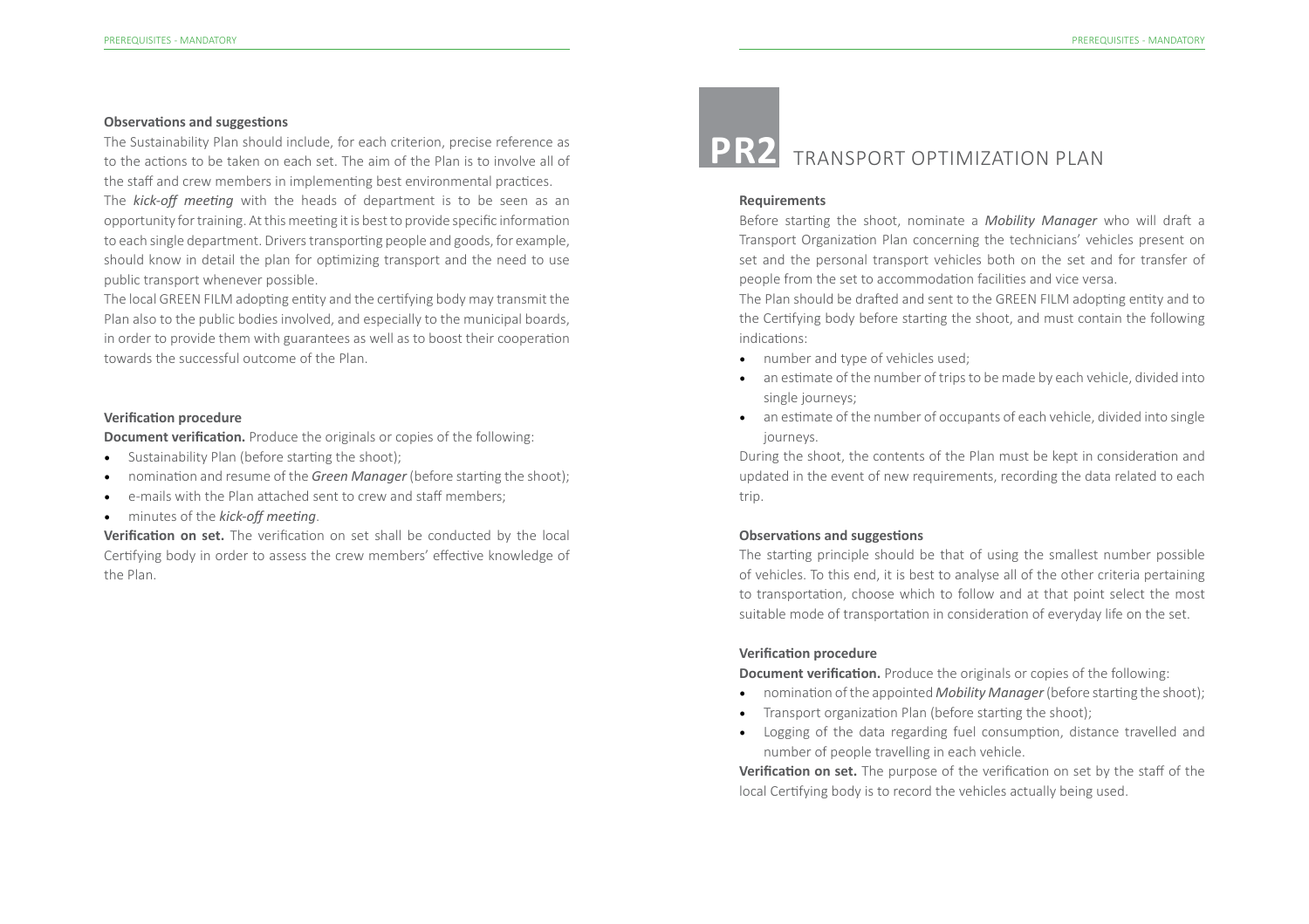To ensure an efficient reduction of the cinematographic production's environmental impact, limiting as much as possible polluting emissions and wastage of energy resources.

To rationalise the use of resources favouring economic savings.

### **CRITERION A:**  ENERGY SAVING

|                |                                                      | Points |
|----------------|------------------------------------------------------|--------|
| A1.            | Temporary connections to the power distribution grid |        |
| A2             | Green power                                          |        |
| A <sub>3</sub> | LED lighting                                         |        |

## Criterion description:



### TEMPORARY CONNECTIONS TO THE ELECTRICITY DISTRIBUTION GRID

#### **Requirements**

Use only power supplied via temporary connections to the power distribution grid, contacting local suppliers, without using portable generators.

#### **Observations and suggestions**

A temporary grid connection involves a fixed cost upon agreeing the contract and variable costs calculated on actual consumption in kilowatts per hour; these costs will be greatly inferior to the costs of operating generators. After each location inspection, it will be advantageous to identify the relevant energy supplier in the area hosting the shoot and to contact them to verify the possibility of a temporary connection.

## CRITERION A

# Energy saving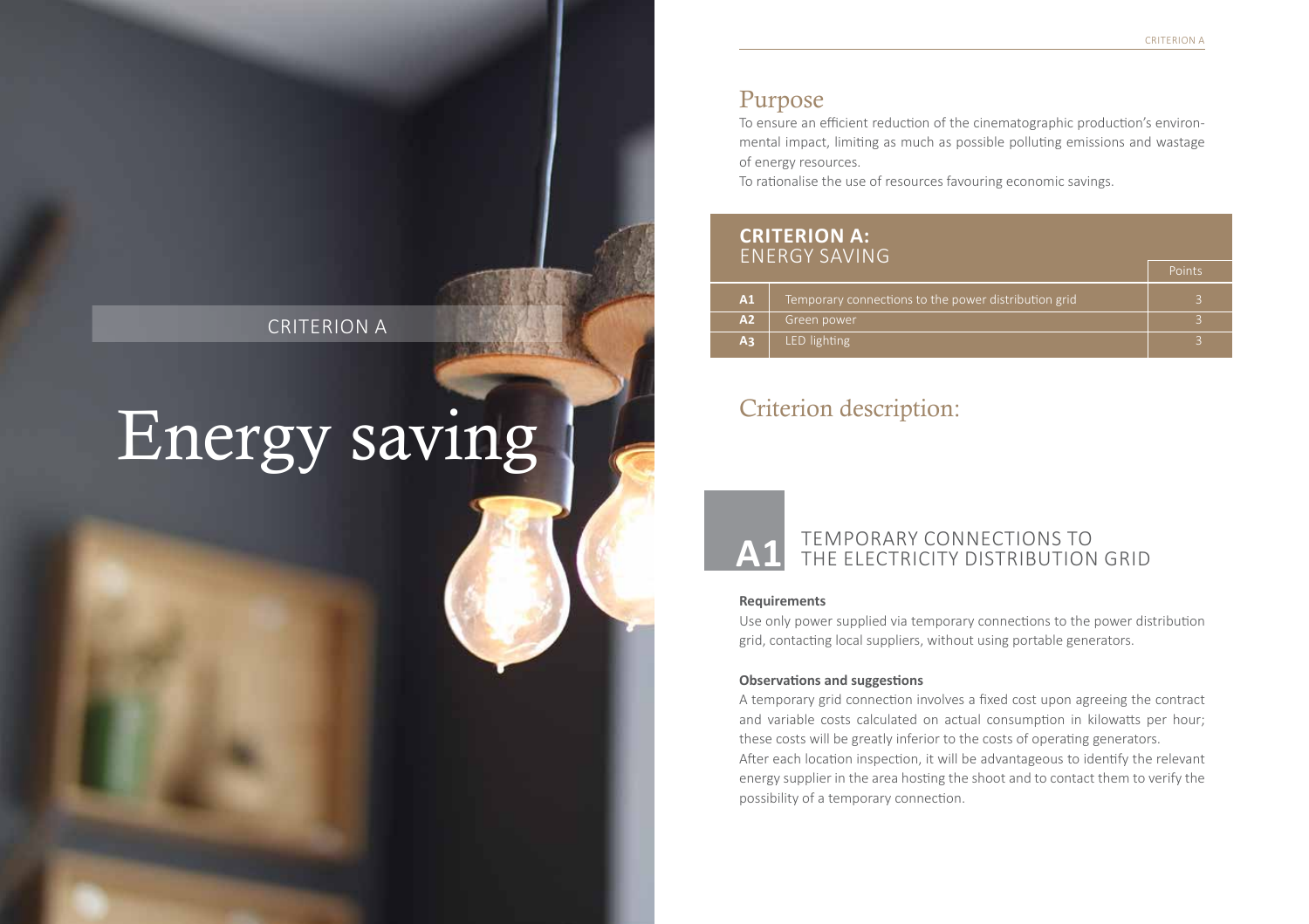#### **Verification procedure**

**Document verification.** Produce the originals or copies of the following:

- contracts entered into with the power supplier(s);
- power invoices;
- a summary table of all sets and the corresponding references of power supply used in each one (supplier, contract).

**Verification on set.** The purpose of the verification on set by the staff of the local Certifying body is to check that no portable generators are being used.

## GREEN POWER **A2**

#### **Requirements**

#### *Option 1:*

Enter into contracts with energy suppliers that provide, exclusively, energy produced from renewable sources with reference only to power utilities activated locally directly by the production.

#### *Option 2:*

Produce energy directly from renewable sources, for example by using standalone photovoltaic kits to recharge batteries.

#### **Observations and suggestions**

To demonstrate that the power used is 100% from renewable sources, use supplies with a 'Guarantee of Origin' certificate or obtain from the supplier a signed statement regarding the renewability of all of the energy sources used to produce the electricity supplied to the production.

#### **Verification procedures**

#### *Option 1:*

Produce the originals or copies of the following:

- supply contract
- power supplier's statement indicating the provenance of the renewable sources of all of the electricity supplied (under the contract) and/or
- 'Guarantee of Origin' certificate of the supply.

#### *Option 2:*

**Document verification.** Produce the originals or copies of the invoices for the purchase or rental of the production kits used and photographic evidence of their use.

**Verification on set.** The purpose of the verification on set by the staff of the local Certifying body is to verify the presence of the production kits used.



#### **Requirement**

Avoid the use of incandescent, halogen or fluorescent lighting systems. Use only lighting with LED lamps.

#### **Observations and suggestions**

Incandescent, halogen and fluorescent lamp lighting systems consume much more electricity than LED lamps, and therefore negatively affect environmental sustainability and costs.

#### **Verification procedure**

**Document verification.** Produce the originals or copies of the invoices for the purchase or rental of the lighting systems used on which is indicated that they are LED technology-based, and photographic evidence of their use. **Verification on set.** The purpose of the verification on set by the staff of the local Certifying body is to take note of the lighting systems actually used and verify that no unallowed lighting systems are being used.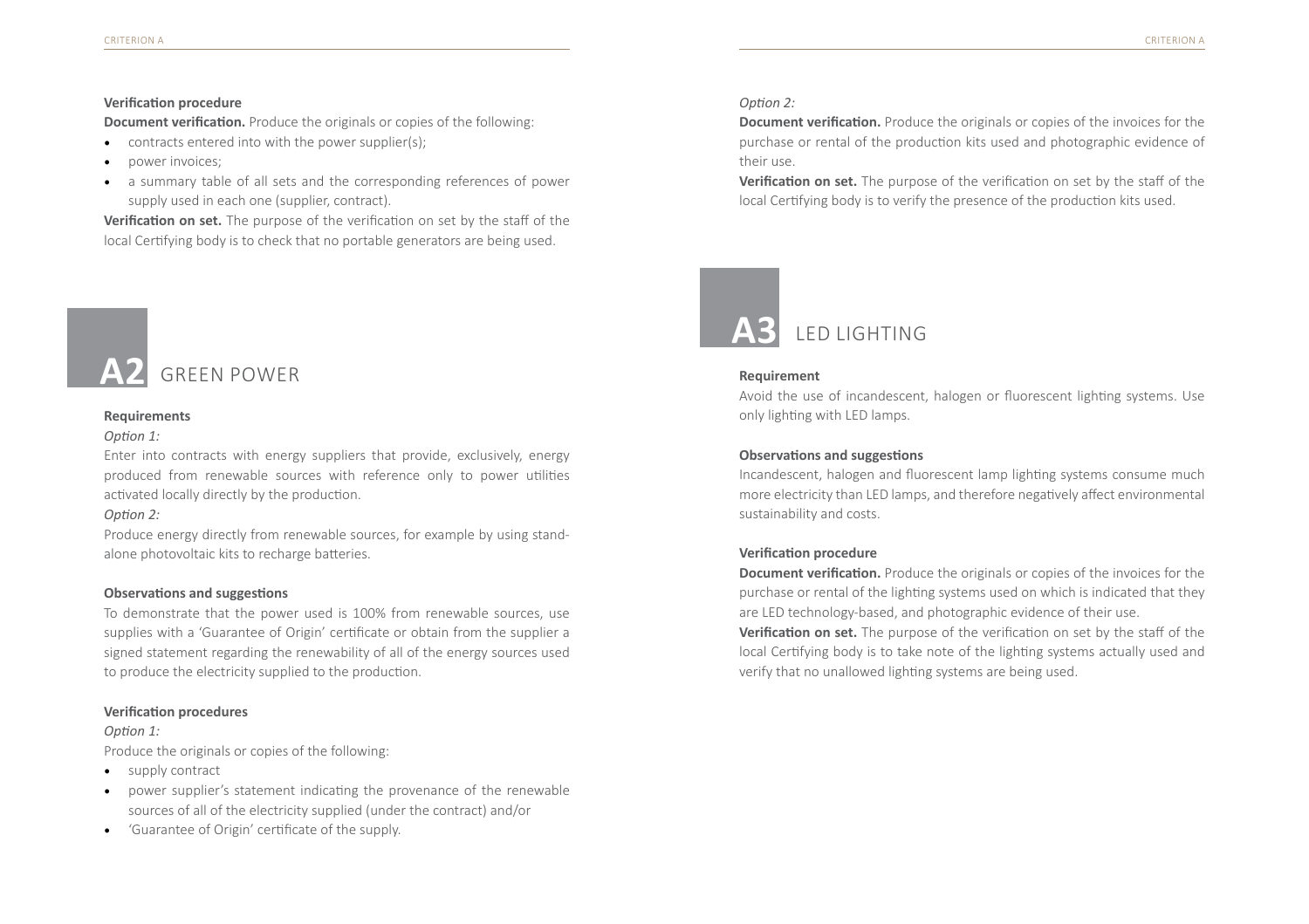## CRITERION B

## Transport and accommodation



## Purpose

To reduce polluting emissions deriving from travelling by motorised transport, through a rational organisation of movements, thus enabling a reduction of fuel consumption costs

### **CRITERION B:**  TRANSPORT AND ACCOMMODATION

| <b>B1</b> | Euro 5 vehicles                                   |  |
|-----------|---------------------------------------------------|--|
| <b>B2</b> | Euro 6, hybrid, methane or LPG vehicles           |  |
| <b>B3</b> | Accommodation: within 10 km of the set            |  |
| <b>B4</b> | Accommodation: certified accommodation facilities |  |
|           |                                                   |  |

## Criterion description:



## FURO 5 VEHICLES

#### **Requirements**

The exclusive use of Euro 5 certified vehicles.

#### **Verification procedure**

**Document verification.** Produce the originals or copies of the following:

- vehicle registration documents;
- rental contracts, if any.

**Verification on set.** The purpose of the verification on set by the staff of the local Certifying body is to take note of the vehicles actually used and verify that no unallowed vehicles (Euro 4 or lower) are being used.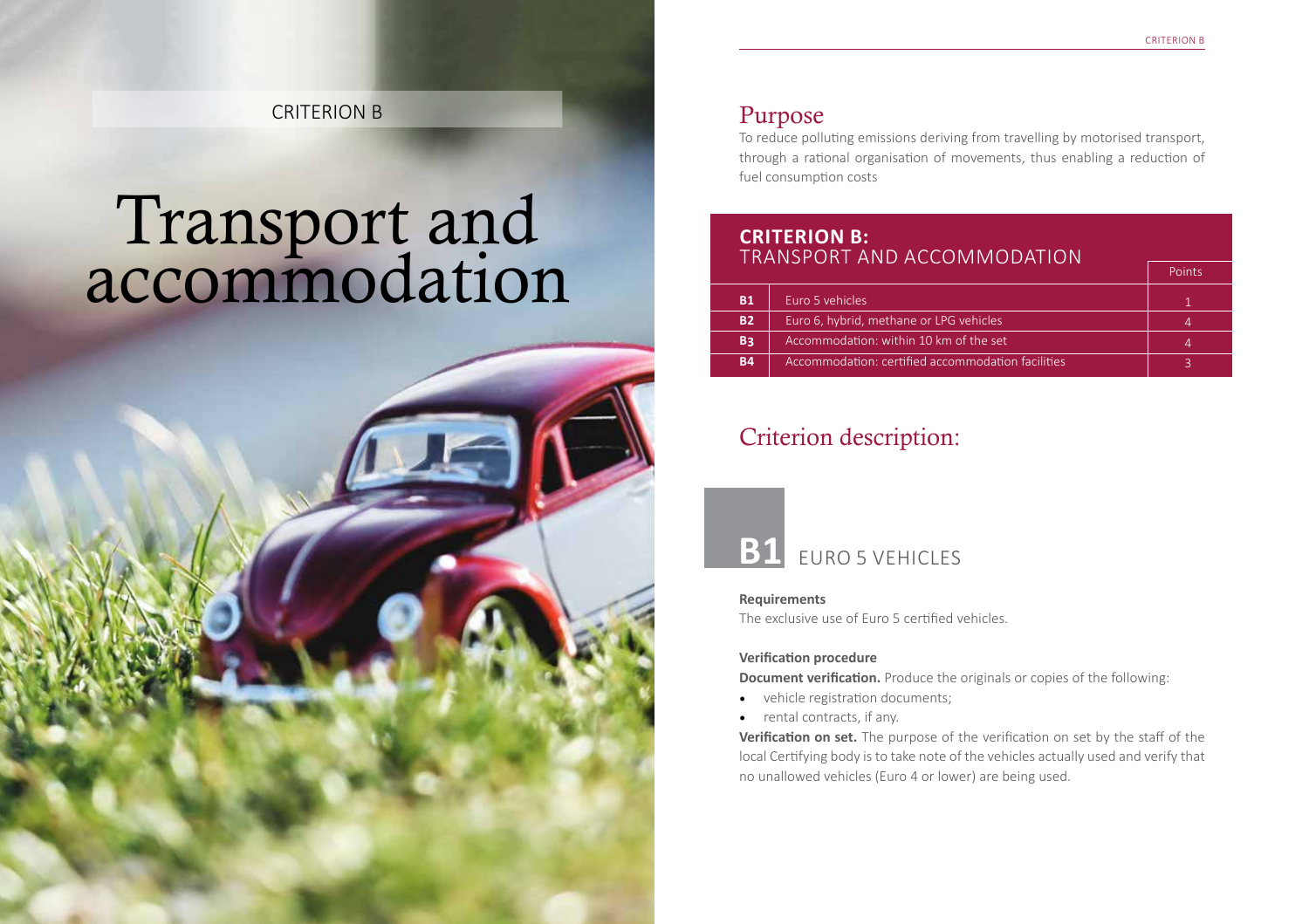#### EURO 6, HYBRID, METHANE OR LPG VEHICLES **B2**

#### **Requirements**

Use only Euro 6 standard-complying vehicles and/or vehicles with methane, LPG, electric or hybrid engines.

The requirement must be met exclusively in respect to vehicles destined for the transport of people.

#### **Verification procedure**

**Document verification.** Produce the originals or copies of the following:

- a list of the vehicles found- Euro 6, methane, LPG and/or electric;
- the vehicles' registration documents;
- rental contracts, if any.

**Verification on set.** The purpose of the verification on set by the staff of the local Certifying body is to take note of the vehicles actually used and verify that no unallowed vehicles (Euro 5 or lower) are being used.

#### ACCOMMODATION: WITHIN 10 KM OF THE SFT **B3**

#### **Requirements**

Select accommodation within a 10 km radius of the set, except when the sets are used for only one day of shooting.

#### **Observations and recommendations**

The choice of accommodation impacts on vehicle movements and consequently on polluting emissions and fuel costs; for this reason, it is important to choose accommodation that is as close as possible to shoot locations. Arranging accommodation nearby also helps to simplify transport organisation in terms of time management and to reduce the work-pace of those involved in driving vehicles.

#### **Verification procedure**

Produce the originals or copies of the following:

- the list of accommodation facilities of the crew;
- the corresponding invoices (or similar proof) for the accommodation;
- the graphic evidence of the distance of accommodation from the set (example: maps/satellite photographs with distances indicated).

#### ACCOMMODATION: CERTIFIED ACCOMMODATION FACILITIES **B4**

#### **Requirements**

As regards hotels, choose to stay in sustainable facilities with ISO 14024 third party environmental certification (such as EU Ecolabel) for at least 50% of the nights stayed.

#### **Observations and suggestions**

To read all of the actions of the standard, which facilities are certified and any other information regarding the EU Ecolabel for tourist accommodation facilities, visit: https://ec.europa.eu/environment/ecolabel/

#### **Verification procedure**

Produce the originals or copies of the following:

- the list of hotels used:
- their certifications;
- a table summarising the number of nights stayed overall by the production;
- the invoices for accommodation.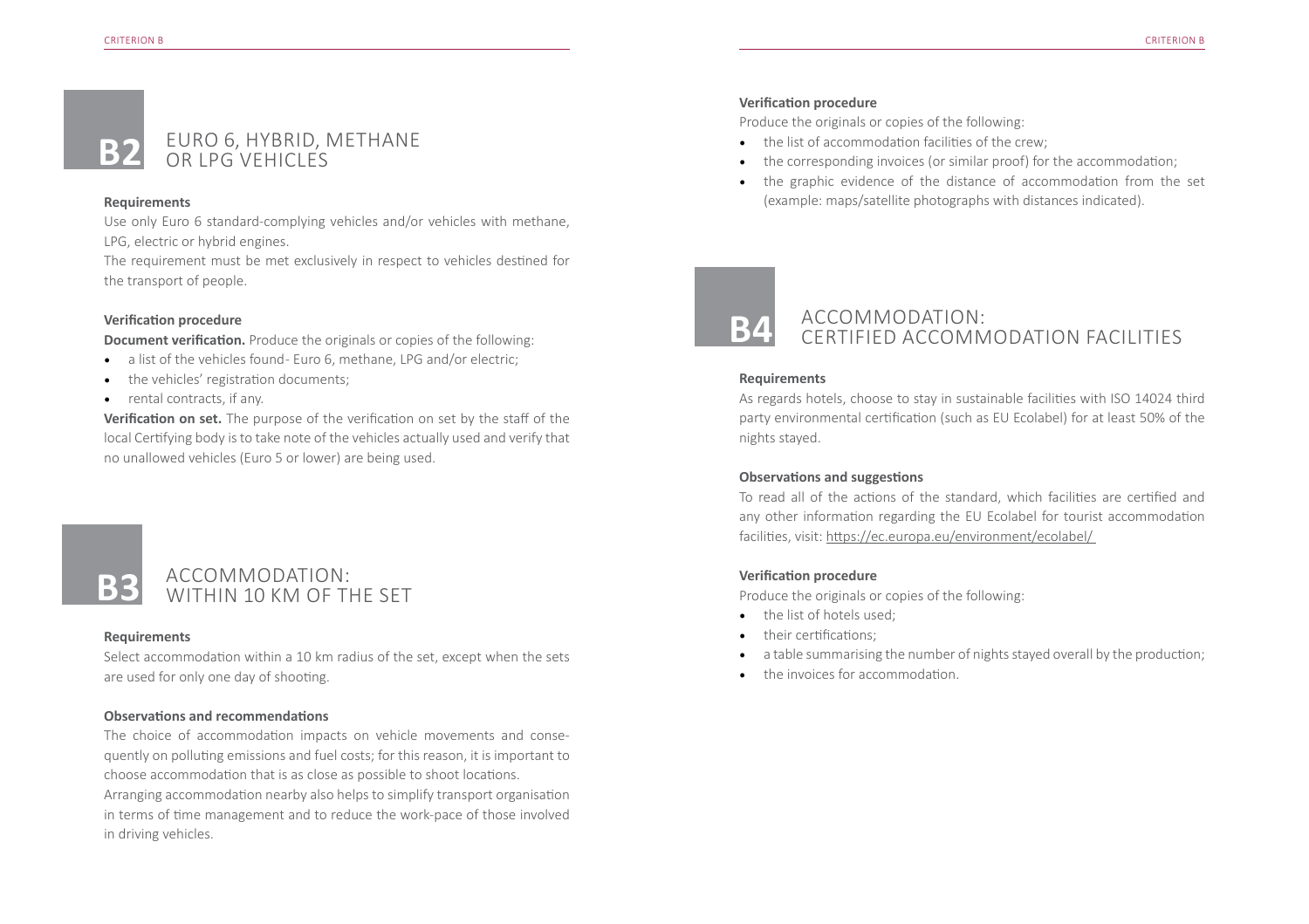To guarantee crew members nutrition that is both healthy and of good quality, yet that respects the environment by reducing, as far as possible, the production of waste from catering operations and CO2 emissions originating from organisational choices that are costly both from an environmental and an economic perspective.

| <b>CRITERION C: CATERING</b> |                                                                                                                    |                  |
|------------------------------|--------------------------------------------------------------------------------------------------------------------|------------------|
|                              | Points                                                                                                             |                  |
| C <sub>1</sub>               | Drinking water<br>Local water network: 4 points<br>Freestanding water dispensers: 3 points                         | max <sub>4</sub> |
| C <sub>2</sub>               | Supply of meals<br>Restaurants: 3 points<br>Catering without lunch-boxes: 1 point                                  | max <sub>3</sub> |
| C3                           | Reusable tableware                                                                                                 | 3                |
| C <sub>4</sub>               | Hot beverages on set<br>Washable cups and ground coffee: 3 points<br>Cellulose cups and gauze coffee pods: 1 point | max <sub>3</sub> |

## Criterion description:



## DRINKING WATER

#### **Requirements**

The provisioning of drinking water and of cold beverages on set can be done without using plastic bottles. When provisioning is done using cups (or other similar containers), the cups must not be of the disposable kind.

## CRITERION C

## Catering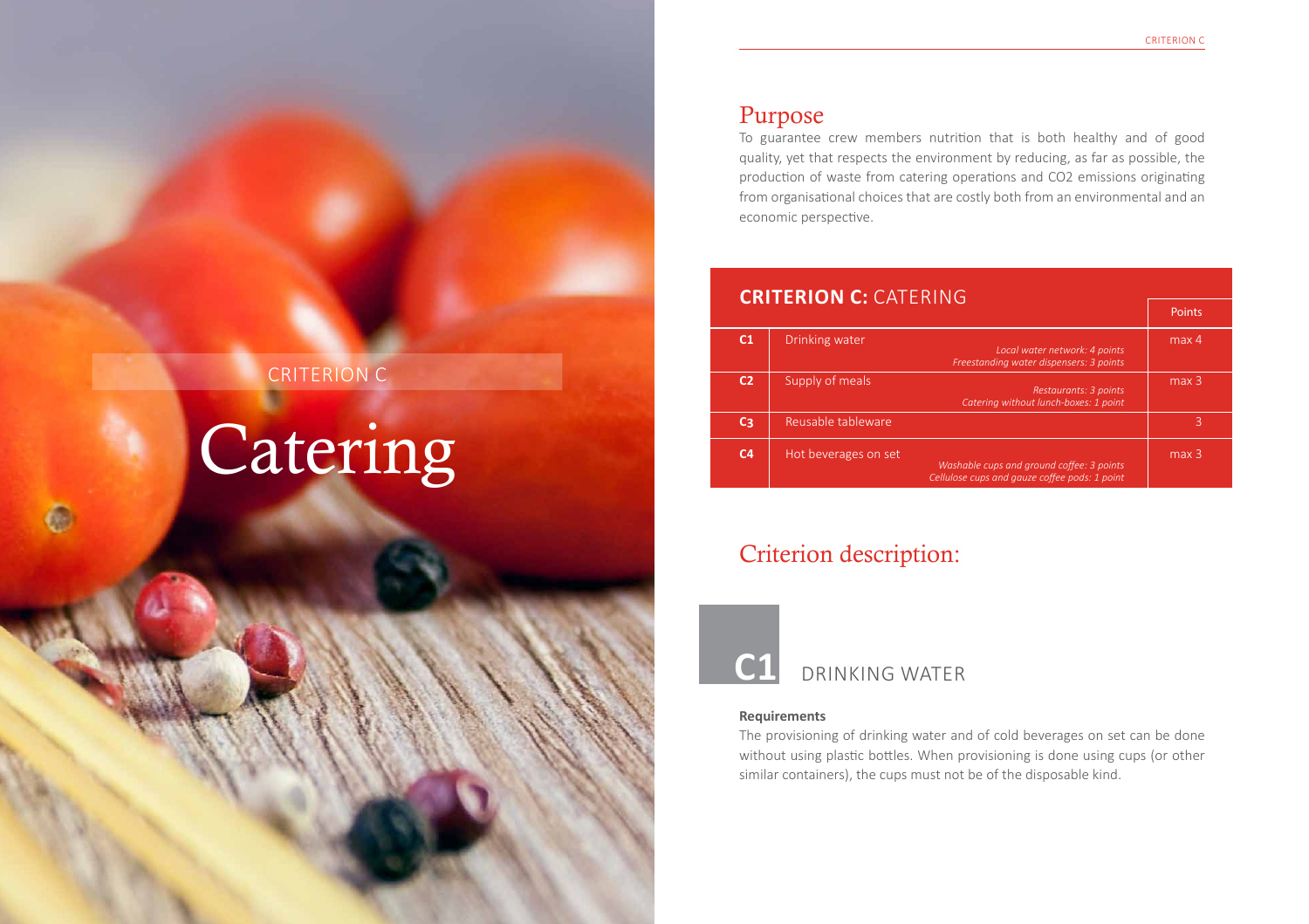For the provisioning of drinking water, it is possible to: *Option 1* (4 points): use only the local water supply network; *Option 2* (3 points): use freestanding water dispensers.

#### **Observations and suggestions**

The use of plastic water bottles and disposable cups involves the daily production of rubbish (light packaging) which needs to be disposed of in compliance with local waste differentiation laws that may vary according to where the set is located. Avoiding such waste constitutes an environmental solution from both an economic and organisational perspective.

The health authorities in charge conduct constant monitoring of the area's water, guaranteeing the service's users the possibility of drinking potable water via taps and water-fountains; as an alternative, water can be dispensed using freestanding water dispensers that are, in any case, far more ecological than plastic bottles.

The use of flasks or other personalised containers made of washable material by crew members is recommended.

By respecting this criterion, it is possible to indirectly reduce the use of motorised transport, both for the purchase of bottles of water and plastic cups and for the disposal of waste, thus reducing the consequences of CO2 emissions and fuel consumption.

## **Verification procedure**

#### **Document verification.**

#### *Option 1:*

Produce the originals or copies of the following:

- a list of the sets used for shooting and of the corresponding local network water taps used for each set;
- the invoices regarding the purchase of flasks, washable cups or other nondisposable containers used for the provisioning of drinking water.

#### *Option 2:*

Produce the originals or copies of the following:

- the invoices regarding the purchase of the bottles for freestanding water dispensers;
- the invoices regarding the purchase of flasks, washable cups or other nondisposable containers used for the provisioning of drinking water.

**Verification on set.** The purpose of the verification on set by the staff of the local Certifying body is to verify that drinking water is not distributed using plastic bottles or disposable cups (or other similar containers).

## C<sub>2</sub> SUPPLY OF MEALS

#### **Requirements**

To serve the main meal of the day to the crew, choose one of the following options:

*Option 1* (3 points):

Eat meals only at restaurants;

*Option 2* (1 point):

Use also or only a catering or field kitchen service that does not make use of lunch boxes but only of self-service distribution systems.

The requirement does not apply when the shoot envisages non-stop hours during which a quick snack is served (sandwiches or such).

#### **Observations and suggestions**

Very often, meals are provided by giving members of the crew single portions to be eaten on the set. In this case too, there is a lot of packaging that leads to an increase in the production of waste. The main solution for meeting this requirement is to eliminate lunch boxes.

The restaurant option is more sustainable than the catering service because the use of reusable tableware (and therefore also the meeting of criterion C4) is always guaranteed, and the handling of the waste is in the hands of the restaurateur.

#### **Verification procedure Document verification.**

*Option 1:*

Produce the originals or copies of the following:

• a list of the sets used for shooting and of the corresponding restaurants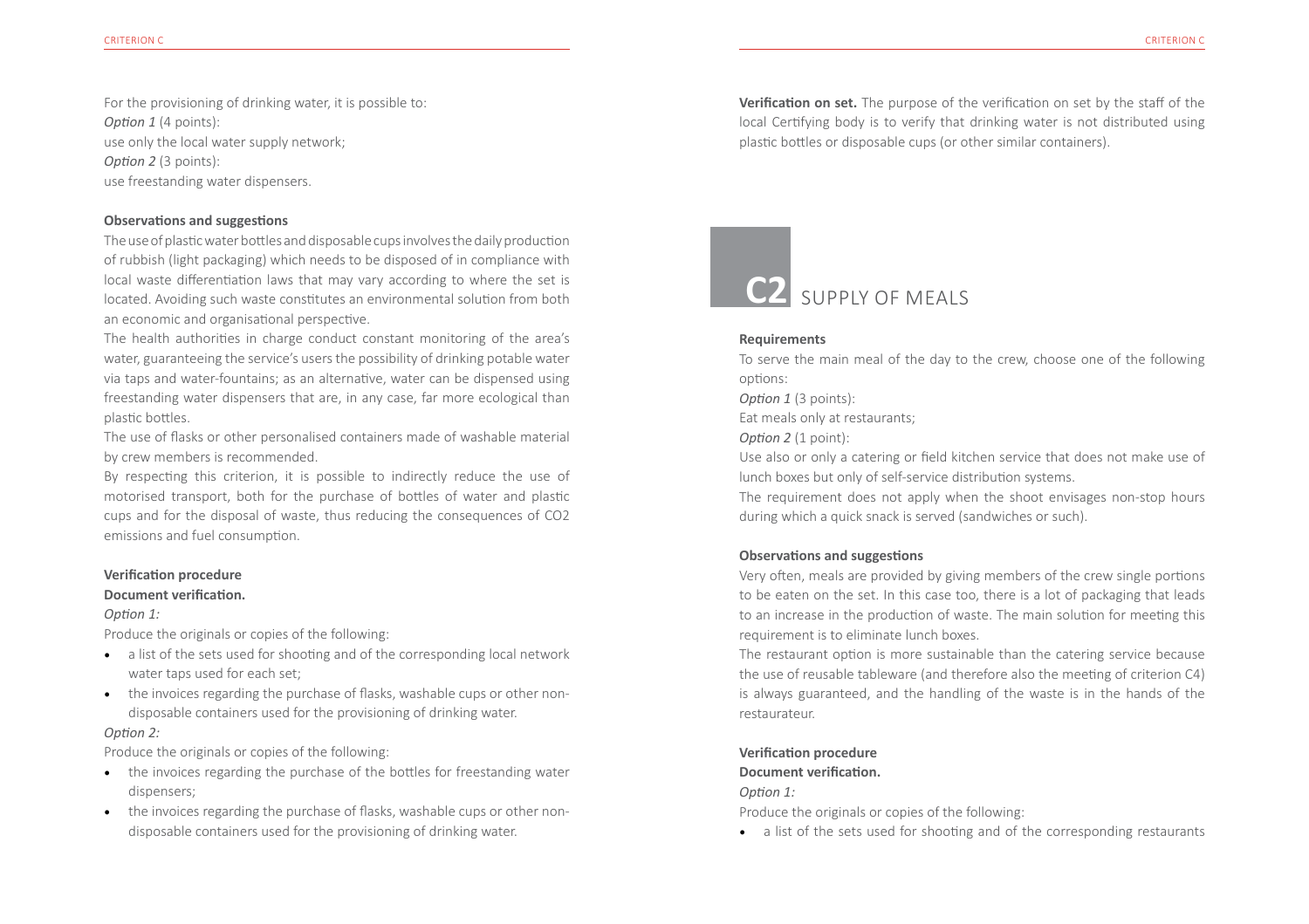used for each set;

• the corresponding invoices of the restaurants.

#### *Option 2:*

Produce the originals or copies of the contract or convention entered into with the catering service or field kitchen, clearly indicating that the meals will never be served inside lunch boxes.

**Verification on set.** The purpose of the verification on set by the staff of the local Certifying body is to verify that the meals are not served using individual lunch boxes.

REUSABLE TABLEWARE **C3**

#### **Requirements**

When a catering service or field kitchen is used for the serving of meals and beverages, only use reusable tableware (plates, cutlery and glasses).

#### **Observations and suggestions**

The elimination of paper and plastic lunch-boxes in the serving of food is not, in itself, enough to eliminate the problem of rubbish, because the catering or field kitchen often includes in their service the supply of disposable tableware instead of the reusable kind.

#### **Verification procedure**

**Document verification.** When using a catering service or a field kitchen, produce a copy of the contract entered into with the service supplier that must indicate also the type of tableware they will use for distributing the food, with the prohibition of using disposable tableware.

**Verification on set.** The purpose of the verification on set by the staff of the local Certifying body is to verify that disposable tableware is not being used.

## **C4** HOT BEVERAGES ON SET

#### **Requirement**

The provisioning of hot beverages on set (coffee, tea, etc.) should occur without the use of plastic cups and stirrers or plastic coffee capsules.

For the provisioning of hot beverages one can use:

*Option 1* (3 points):

Washable cups and stirrers (hard plastic or ceramic cups) and ground coffee; *Option 2* (1 point):

Disposable cups and stirrers made of cellulose and gauze coffee pods.

#### **Observations and suggestions**

The snack bar service offered on set often requires the use of small plastic cups for tea or coffee; compliance with this rating criterion means to reduce the production of packaging that has a negative impact on the environment.

#### **Verification procedure**

#### **Document verification.**

#### *Option 1:*

Produce the originals or copies of the invoices regarding the purchase of washable cups and stirrers (hard plastic or ceramic cups) and ground coffee. *Option 2:*

Produce the originals or copies of the invoices regarding the purchase of disposable cups and stirrers made of cellulose and gauze coffee pods. **Verification on set.** The purpose of the verification on set by the staff of the local Certifying body is to verify the unallowed supplies are not being used.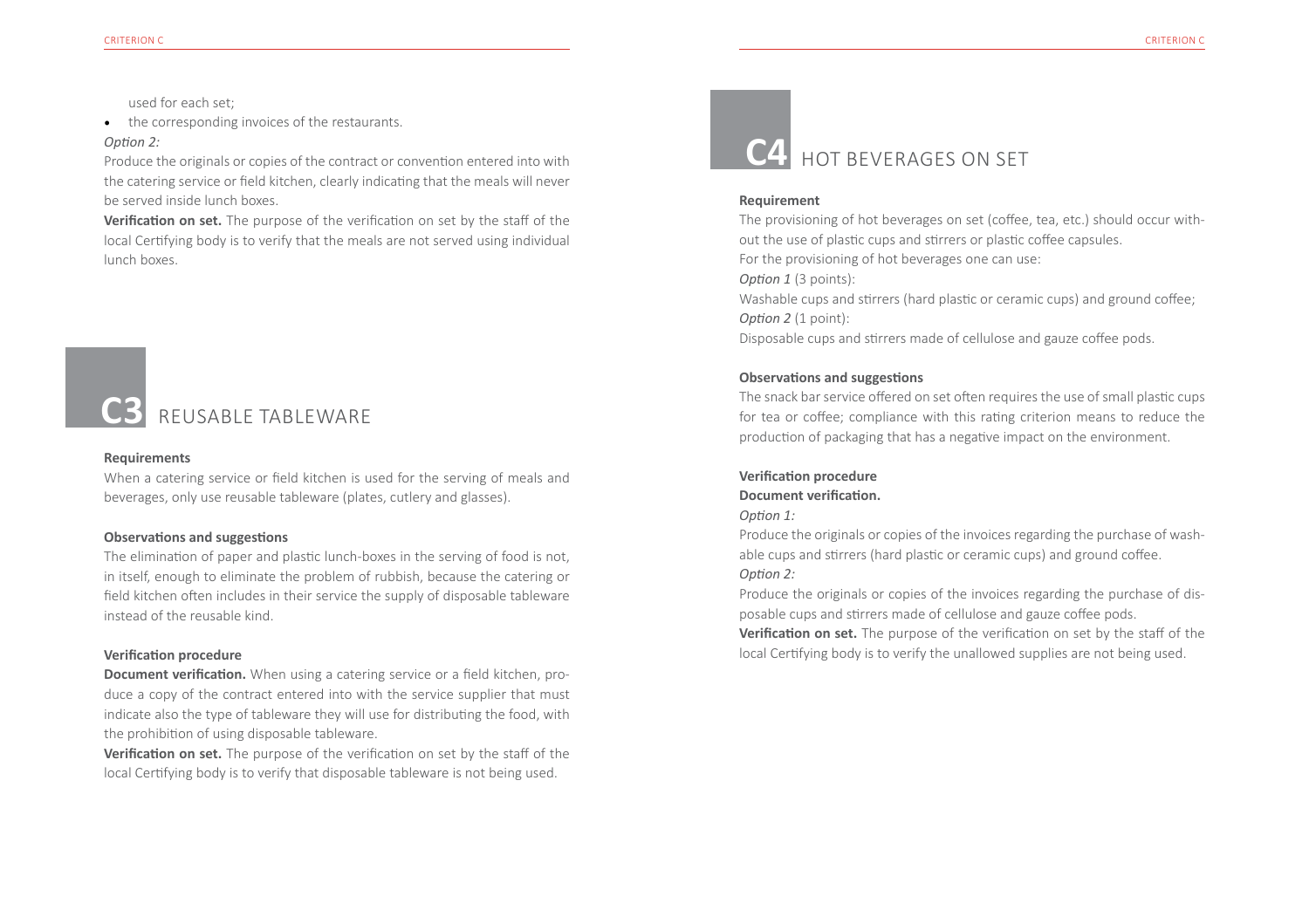Punti

## Purpose

To encourage the use of materials that, as far as possible, respect the environment, thus guaranteeing the well-being of both the location and the people working on the set.

To avoid wasting materials by finding efficient solutions for their reuse.

### **CRITERION D:**  MATERIAL SELECTION

| <b>D1</b>      | Certified suppliers and products                      |  |
|----------------|-------------------------------------------------------|--|
| D <sub>2</sub> | Recyclable materials or materials deriving from reuse |  |
| D <sub>3</sub> | Reuse of scenery materials                            |  |
| D <sub>4</sub> | Paper-based communication                             |  |

## Criterion description:

## CERTIFIED SUPPLIERS AND PRODUCTS

#### **Requirements**

For the construction of sets:

*Option 1:*

Use:

- FSC or PEFC certified timber;
- *• Ecolabel* or *Blauer Engel* certified varnishes and paints; *Option 2:*

Contact at least one supplier of scenery materials that has ISO 14001 or EMAS certification.

#### **Observations and suggestions**

Research all the information necessary concerning environmental certification

## CRITERION D

## Material selection





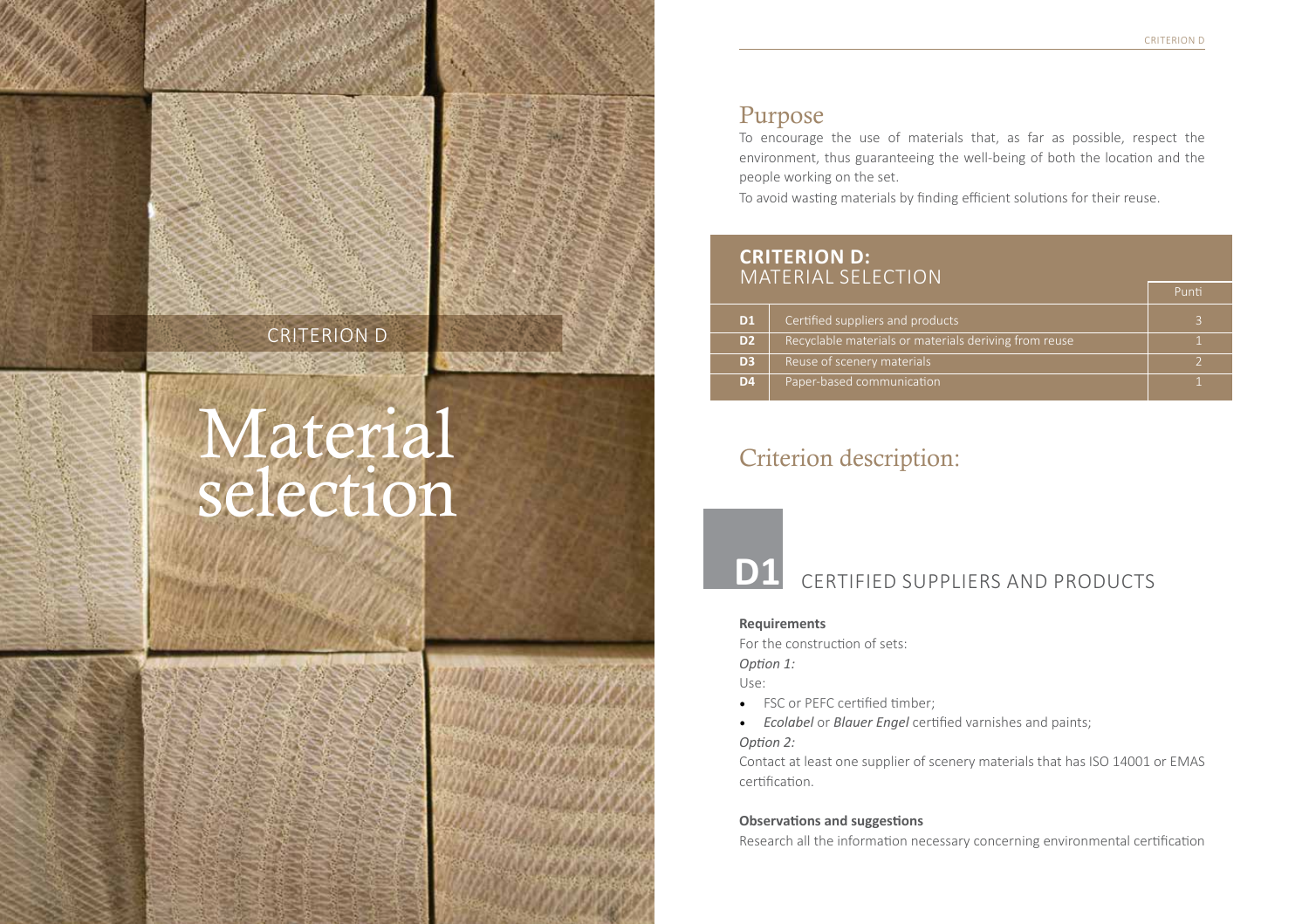with a view to finding the most ecological solution possible, preferably making use of local suppliers. Pay particular attention to the procedures for the disposal of materials, especially paints, varnishes and their containers.

#### **Verification procedure**

#### *Option 1*:

Produce the originals or copies of:

- a summary table of the supplies used for making scenery;
- the corresponding invoices:
- the corresponding environmental certifications, among those required. *Option 2*:

Produce the originals or copies of:

- the invoices of the suppliers of certified scenery material;
- the corresponding environmental certifications, among those required.



### RECYCLED MATERIALS OR MATERIALS DERIVING FROM REUSE

#### **Requirements**

Work together with firms and associations that offer scenery materials, props or costumes that are recycled or being reused, entering into an agreement for their supply or lease.

#### **Observations and suggestions**

Recycling and reuse are cornerstones of environmental sustainability. The use of recycled or reused set materials or objects and costumes can guarantee both ecological and economic savings.

Compliance with the criterion does not depend on the quantity or the percentage of the recycled or reused scenery materials, props and costumes over the total amount of materials used by the production.

#### **Verification procedure**

Produce the originals or copies of:

• the invoices and/or contracts and/or transport documents and/or writ-

ten agreements showing the use of recycled or reused scenery materials, props and costumes;

- in the case of recycled materials, evidence of the presence of the recycled components (technical data sheets or such);
- in the case of reused materials, evidence of previous use.

## REUSE OF SCENERY MATERIALS **D3**

#### **Requirements**

At the end of a shoot, make the reusable scenery materials, made specifically for the production, available for further use by other parties who should collect them, and an agreement should be drawn up with the parties stipulating the release of these materials to them.

#### **Observations and suggestions**

At the end of a shoot, it will be necessary to decide what to do with materials that are still in good condition, favouring the 'virtuous cycle' of reuse and preventing them from becoming waste.

To meet this criterion, only scenery materials made specifically by the production for the creation of a set (and therefore no hired costumes or vehicles, for example) should be considered.

Compliance with the criterion does not depend on the quantity or the percentage of the scenery materials, props and costumes to be reused, over the total amount of materials used by the production.

#### **Verification procedure**

Produce the originals or the copies of invoices and/or contracts and/or transport documents and/or written agreements that attest to the transfer of reusable props and scenery materials to parties that guarantee their reuse (should the pick-up not have occurred yet, produce a statement signed by the party in charge of the pick-up stating its commitment to the pick-up and the list of materials to be picked up).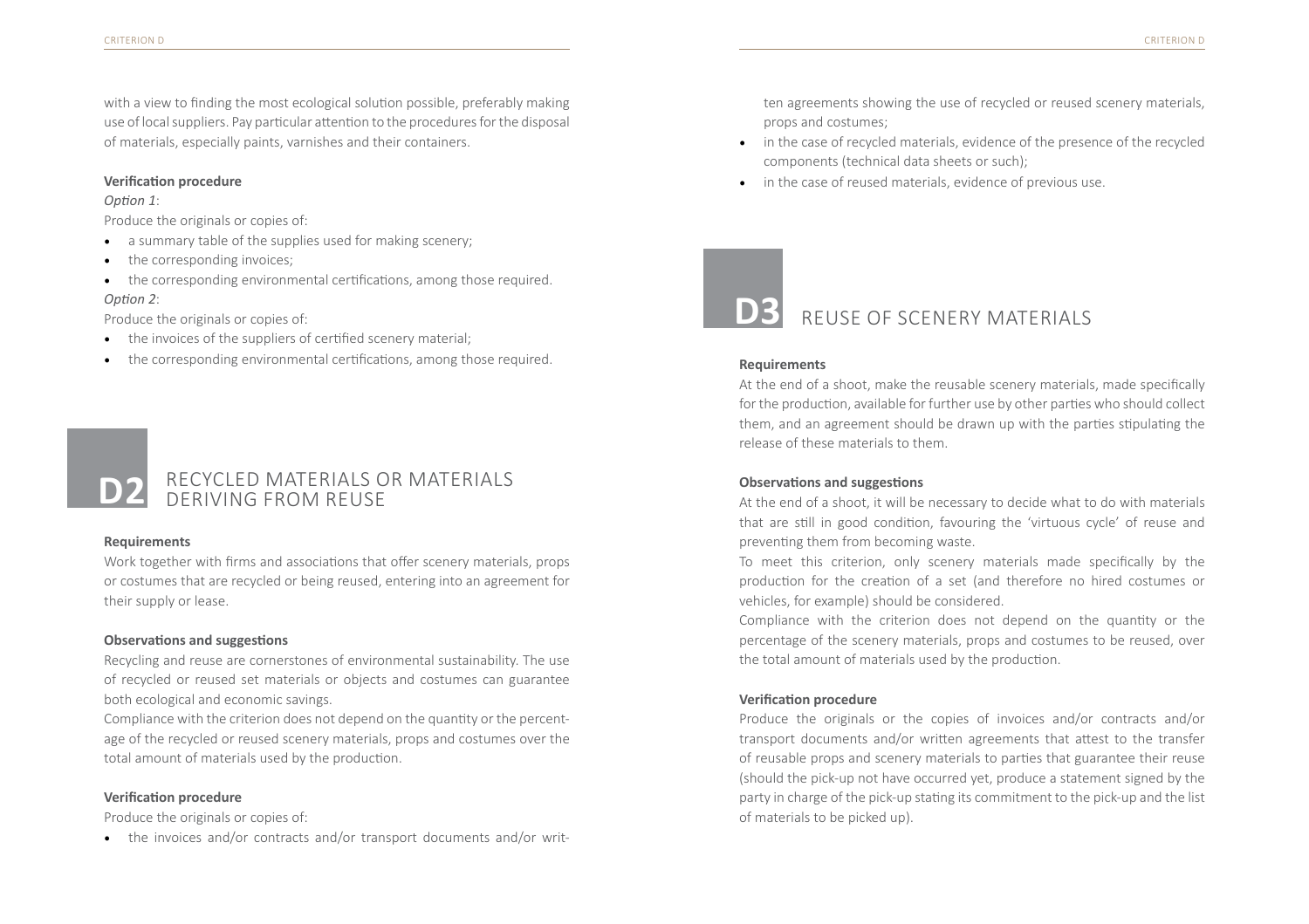**D4**

## PAPER-BASED COMMUNICATION

#### **Requirements**

Reduce to a minimum paper-based communication.

For internal communications relative to daily agendas, journeys to be made with motor vehicles and any other useful information to be communicated to the crew members, resort to electronic communication, including also the email addresses of the GREEN FILM adopting entity in the electronic distribution lists of the agendas and of all other notices.

#### **Verification procedure**

**Document verification.** Produce the originals or copies of the statement of the GREEN FILM adopting entity regarding the electronic distribution of the internal notices.

**Verification on set.** The purpose of the verification on set by the staff of the local Certifying body is to make sure the non-indispensable paper notices are not being used.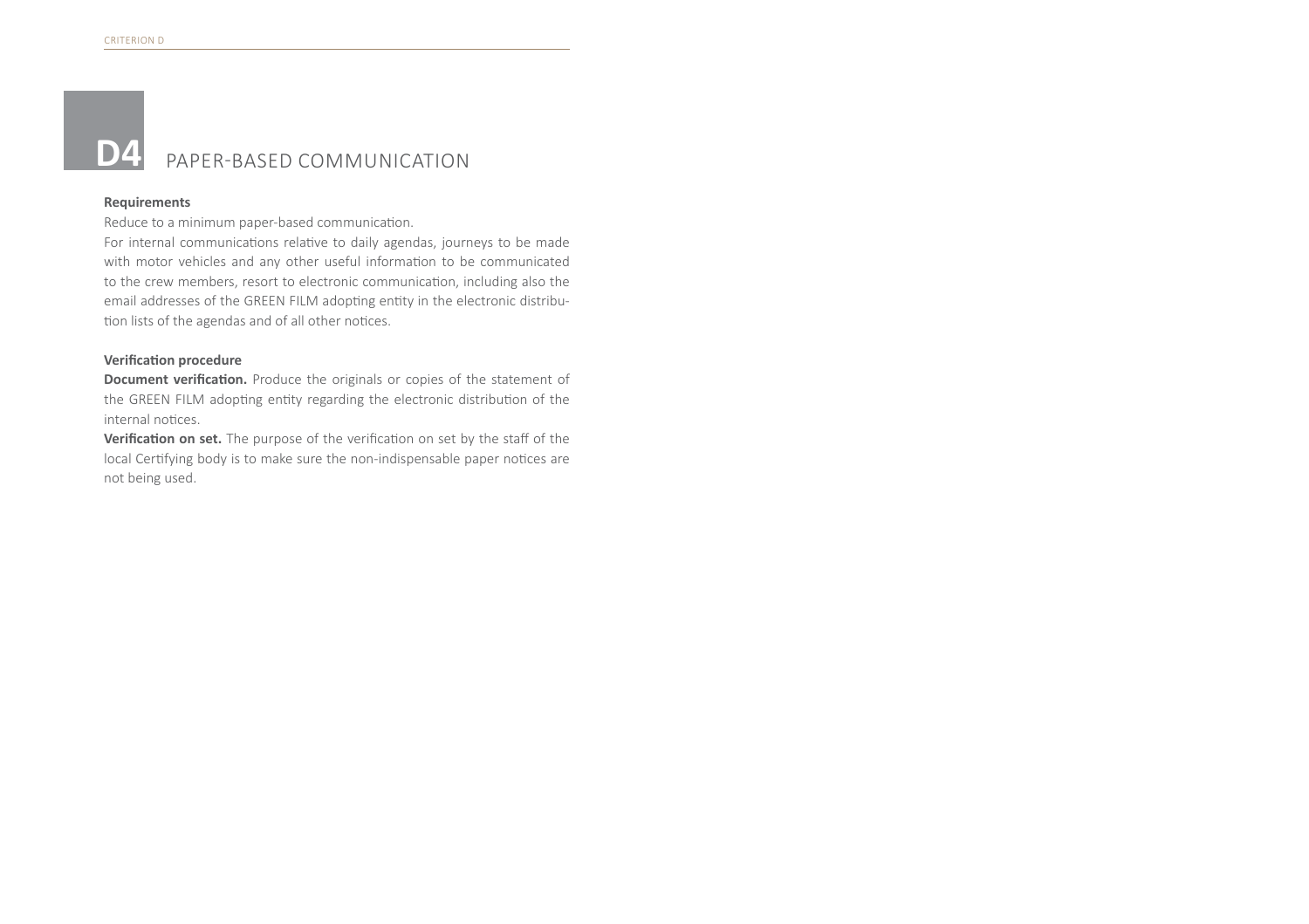During the entire course of filming, ensure correct management of waste and give priority to recovering and recycling materials rather than their disposal, thereby reducing the film production's impact on the environment.

### **CRITERION E:**  WASTE MANAGEMENT

|     | WAJI E IVIAINAUEIVIEN I         | Points |
|-----|---------------------------------|--------|
| E1. | Differentiated waste collection |        |

## Criterion description:

#### DIFFERENTIATED WASTE COLLECTION **E1**

#### **Requirements**

Implement differentiated waste collection on every set:

- Equip areas on set and in the base camp with designated waste bins that bear clear instructions as to their use and ensure that they are easily distinguishable.
- Inform the members of the crew of the regulations in force concerning the disposal of waste.
- Dispose of waste as indicated by law.

#### **Verification procedure Document verification**

- Supply photographic documentation that attests to the equipping of every set with differentiated waste disposal facilities.
- produce the originals or copies of the contracts entered into with the firms that have collected the waste and their invoices.

## CRITERION E

## Waste management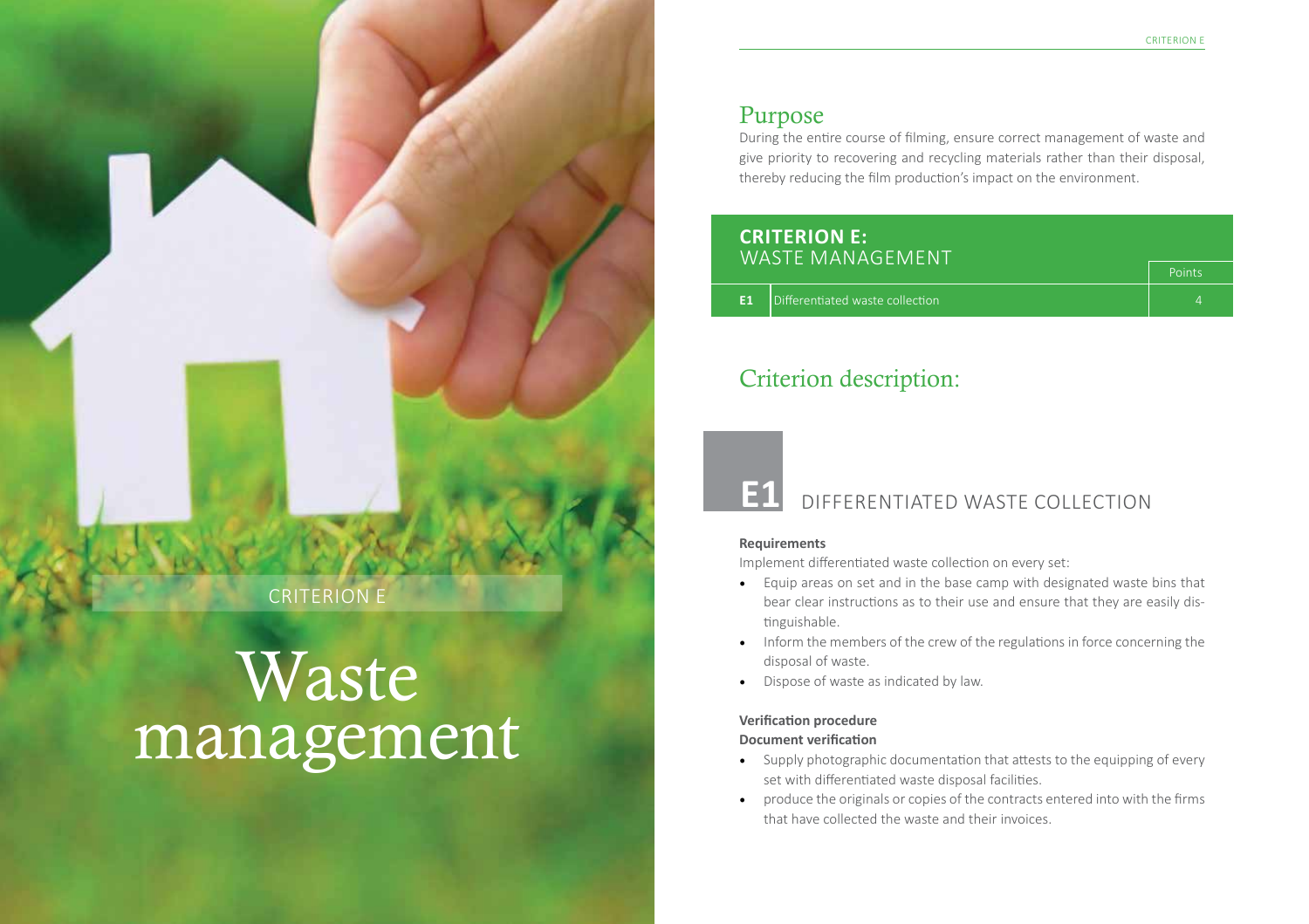**Verification on set.** The purpose of the verification on set by the staff of the local Certifying body is to:

- verify the presence on every set of the differentiated waste disposal containers;
- verify the correct use of the containers (by random sampling, checking whether disposal is performed in compliance with the differentiated waste disposal methods locally in force).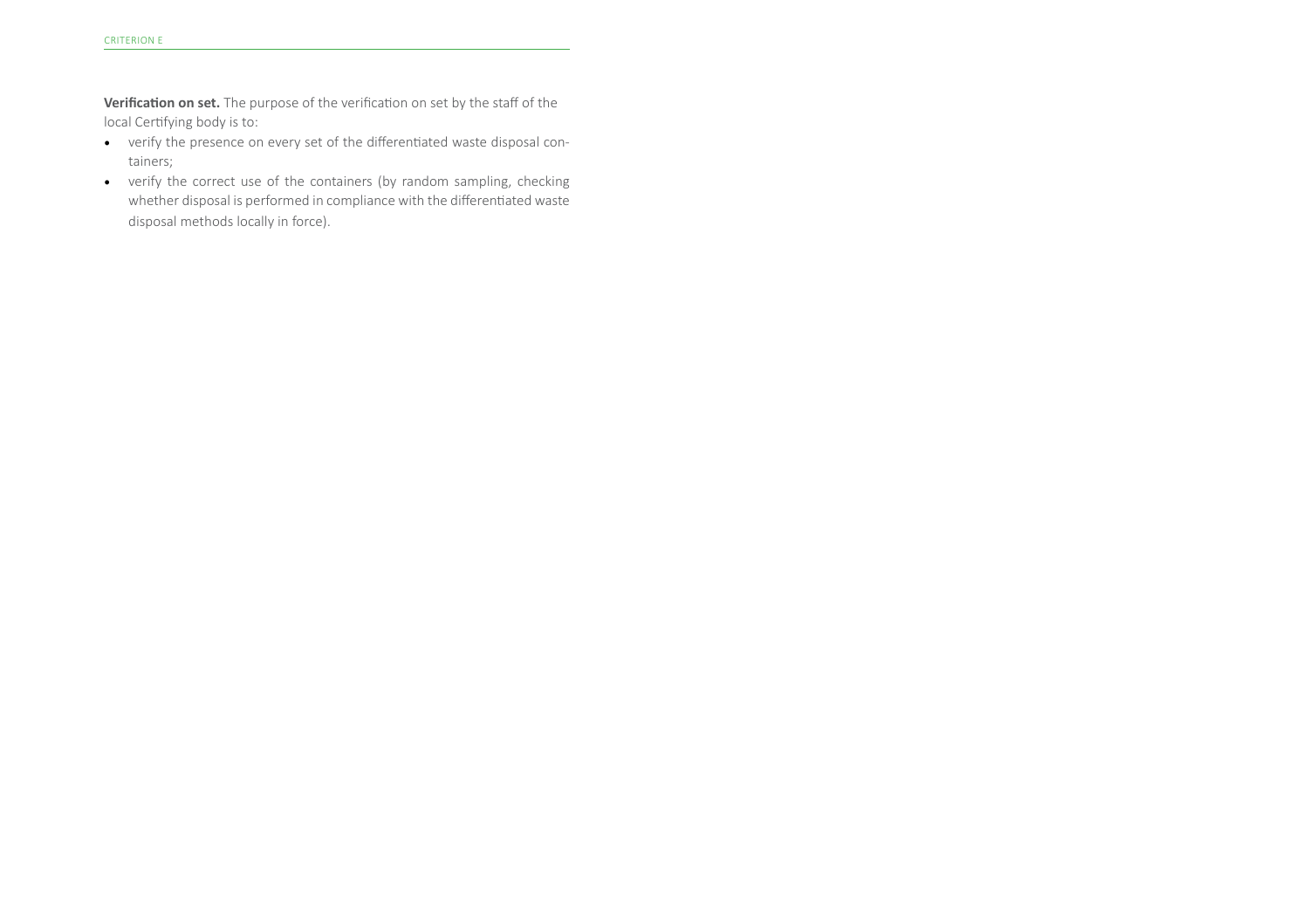Points

## Purpose

The promotion of communication events linked to film production that allow for public dissemination of the industry's adoption of good practices linked to sustainability. The development of the public's awareness of issues concerning environmental sustainability.

### **CRITERION F:**  COMMUNICATION

| <b>F1</b> | <b>Communicating Sustainability</b><br>Press kit document: 1 point<br>Trailer/clip/backstage: 3 points | max 5 |
|-----------|--------------------------------------------------------------------------------------------------------|-------|
|           | Initiative proposed by production: 1 point                                                             |       |

## Criterion description:

#### COMMUNICATING SUSTAINABILITY **F1**

#### **Requirements**

The implementation of diverse initiatives for the communication of good practices adopted in order to render film production sustainable, with the aim of increasing public awareness of issues concerning environmental sustainability. Communicating sustainability initiatives can include:

- The insertion, in the film's press kit, of documents attesting to the green measures taken (1 point).
- The production of a trailer/clip/backstage presenting good sustainability practices adopted (3 points).
- Other verifiable initiatives proposed by the production company (1 point).

#### **Verification procedure**

Produce the originals or copies of:

- illustrative document to be inserted in the press-kit and/or
- trailer/clip/backstage and proof of its dissemination and/or
- other pertinent documents.

## Communication

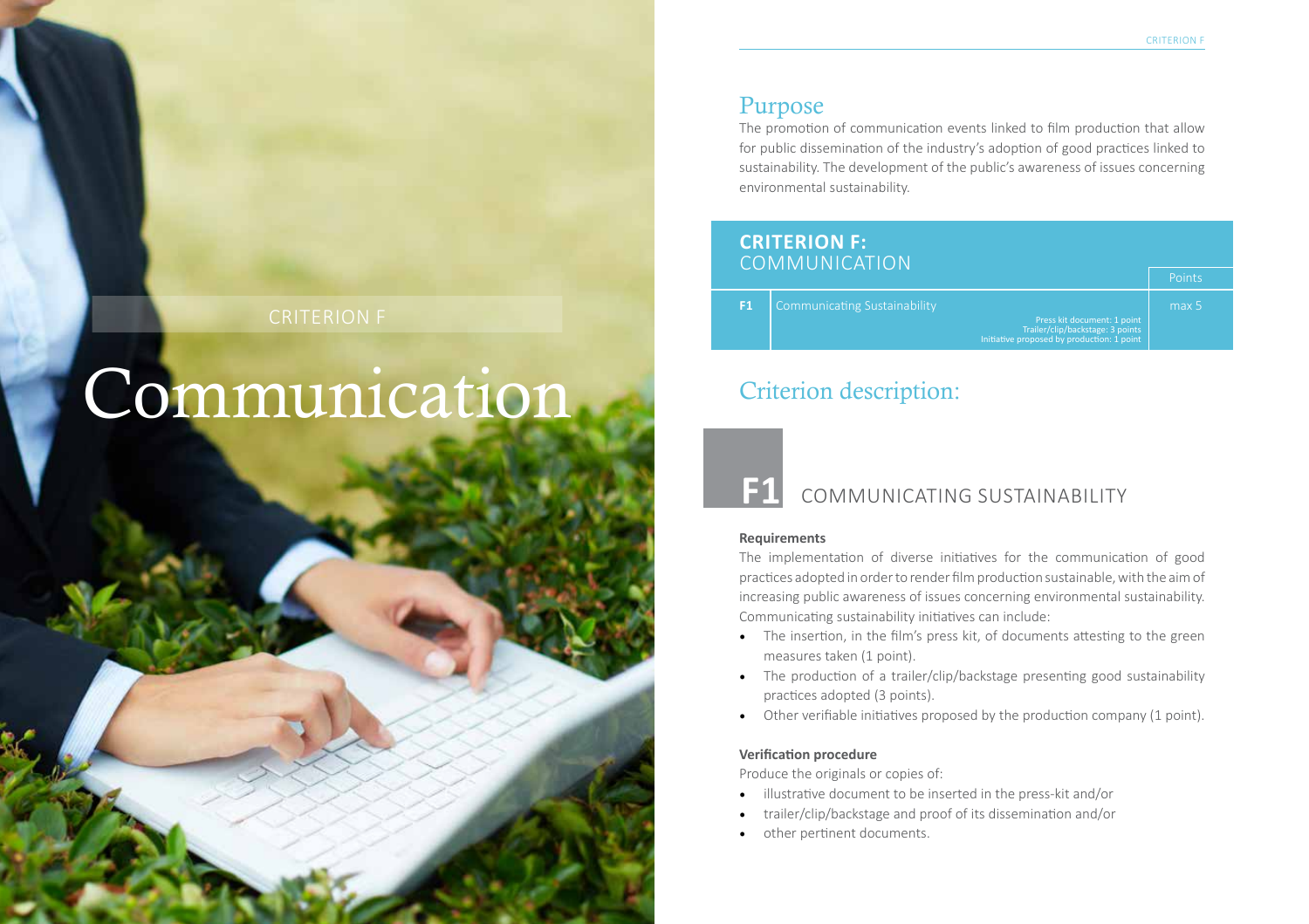| <b>MANDATORY PREREQUISITES:</b><br>PLANNING SUSTAINABILITY |                                                      |        |       |
|------------------------------------------------------------|------------------------------------------------------|--------|-------|
|                                                            |                                                      | Rating | Check |
| PR <sub>1</sub>                                            | Sustainability plan – mandatory prerequisite         |        |       |
| PR <sub>2</sub>                                            | Transport optimization plan - mandatory prerequisite |        |       |
|                                                            |                                                      |        |       |
| <b>CRITERION A: ENERGY SAVING</b>                          |                                                      |        |       |
|                                                            |                                                      | Points |       |
| A1                                                         | Temporary connections to the power distribution grid | 3      |       |
| A2                                                         | Green power                                          | 3      |       |

#### **CRITERION B: TRASPORT AND ACCOMMODATION**

**A3** LED lighting 3

| <b>B1</b> | Euro 5 vehicles                                   |   |  |
|-----------|---------------------------------------------------|---|--|
| <b>B2</b> | Euro 6, hybrid, methane or LPG vehicles           | 4 |  |
| <b>B3</b> | Accommodation: within 10 km of the set            | 4 |  |
| <b>B4</b> | Accommodation: certified accommodation facilities |   |  |
|           |                                                   |   |  |

#### **CRITERION C:** CATERING

|                |                      |                                                                                            | Points           |  |
|----------------|----------------------|--------------------------------------------------------------------------------------------|------------------|--|
| C <sub>1</sub> | Drinking water       | Local water network: 4 points<br>Freestanding water dispensers: 3 points                   | max <sub>4</sub> |  |
| C <sub>2</sub> | Supply of meals      | Restaurants: 3 points<br>Catering without lunch-boxes: 1 point                             | max <sub>3</sub> |  |
| C <sub>3</sub> | Reusable tableware   |                                                                                            | 3                |  |
| C <sub>4</sub> | Hot beverages on set | Washable cups and ground coffee: 3 points<br>Cellulose cups and gauze coffee pods: 1 point | max <sub>3</sub> |  |

#### **CRITERION D: MATERIAL SELECTION**

|                |                                                       | . |
|----------------|-------------------------------------------------------|---|
| D <sub>1</sub> | Certified suppliers and products                      |   |
| D <sub>2</sub> | Recyclable materials or materials deriving from reuse |   |
| D <sub>3</sub> | Reuse of scenery materials                            |   |
| D <sub>4</sub> | Paper-based communication                             |   |

#### **CRITERION E:** WASTE MANAGEMENT

|                                 | . |  |
|---------------------------------|---|--|
| Differentiated waste collection |   |  |
|                                 |   |  |

#### **CRITERION F: COMMUNICATION**

|                |                                                                                                                                                      | Points |
|----------------|------------------------------------------------------------------------------------------------------------------------------------------------------|--------|
| F <sub>1</sub> | <b>Communicating Sustainability</b><br>Press kit document: 1 point<br>Trailer/clip/backstage: 3 points<br>Initiative proposed by production: 1 point | max 5  |

Points

Points

Points